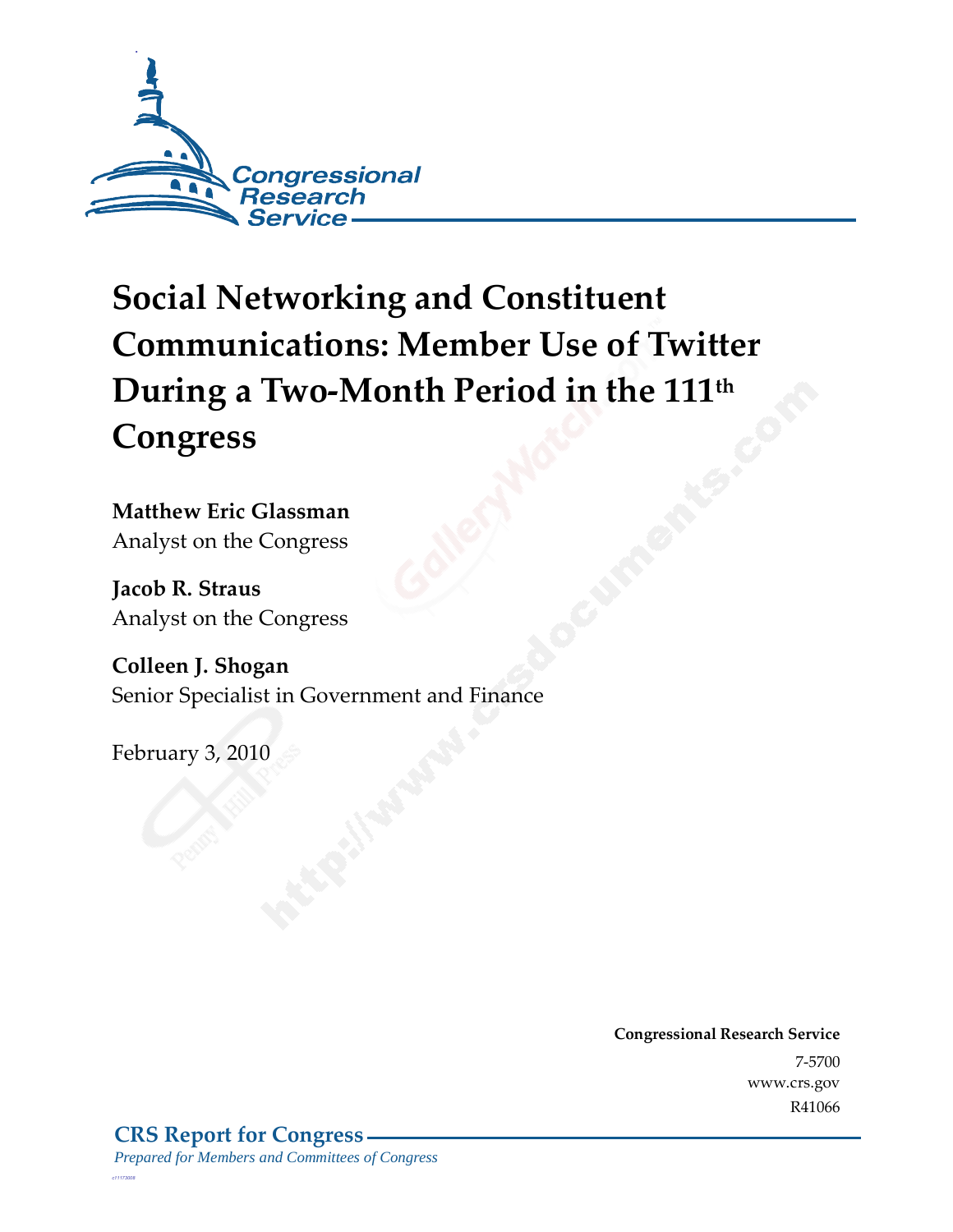## **Summary**

.

Beginning with the widespread use of e-mail by Congress in the mid-1990's, the development of new electronic technologies has altered the traditional patterns of communication between Members of Congress and constituents. Many Members now use e-mail, official websites, blogs, YouTube channels, and Facebook pages to communicate with their constituents—technologies that were either non-existent or not widely available 15 years ago.

These technologies have arguably served to enhance the ability of Members of Congress to fulfill their representational duties by providing greater opportunities for communication between the Member and individual constituents, supporting the fundamental democratic role of spreading information about public policy and government operations. In addition, electronic technology has reduced the marginal cost of constituent communications; unlike postal letters, Members can reach large numbers of constituents for a relatively small fixed cost. Despite these advantages, electronic communications have raised some concerns. Existing law and chamber regulations on the use of communication media such as the franking privilege have proven difficult to adapt to the new electronic technologies.

This report examines Member use of one specific new electronic communication medium: Twitter. After providing an overview and background of Twitter, the report analyzes patterns of Member use of Twitter during August and September 2009. This report is inherently a snapshot in time of a dynamic process. As with any new technology, the number of Members using Twitter and the patterns of use may change rapidly in short periods of time. Thus, the conclusions drawn from this data can not be easily generalized nor can these results be used to predict future behavior.

The data show that 205 Representatives and Senators are registered with Twitter (as of September 30, 2009) and issued a total of 7,078 "tweets" during the data collection period of August and September 2009. With approximately 38% of House Members and 39% of Senators registered with Twitter, Members sent an average of 116 tweets per day collectively.

Members' use of Twitter can be divided into eight categories: position taking, policy, district or state activities, official congressional action, personal, media, campaign activities, and other. The data suggest that the most frequent type of tweets were district or state tweets (24%), followed by policy tweets (23%), media tweets (14%), and position-taking tweets (14%).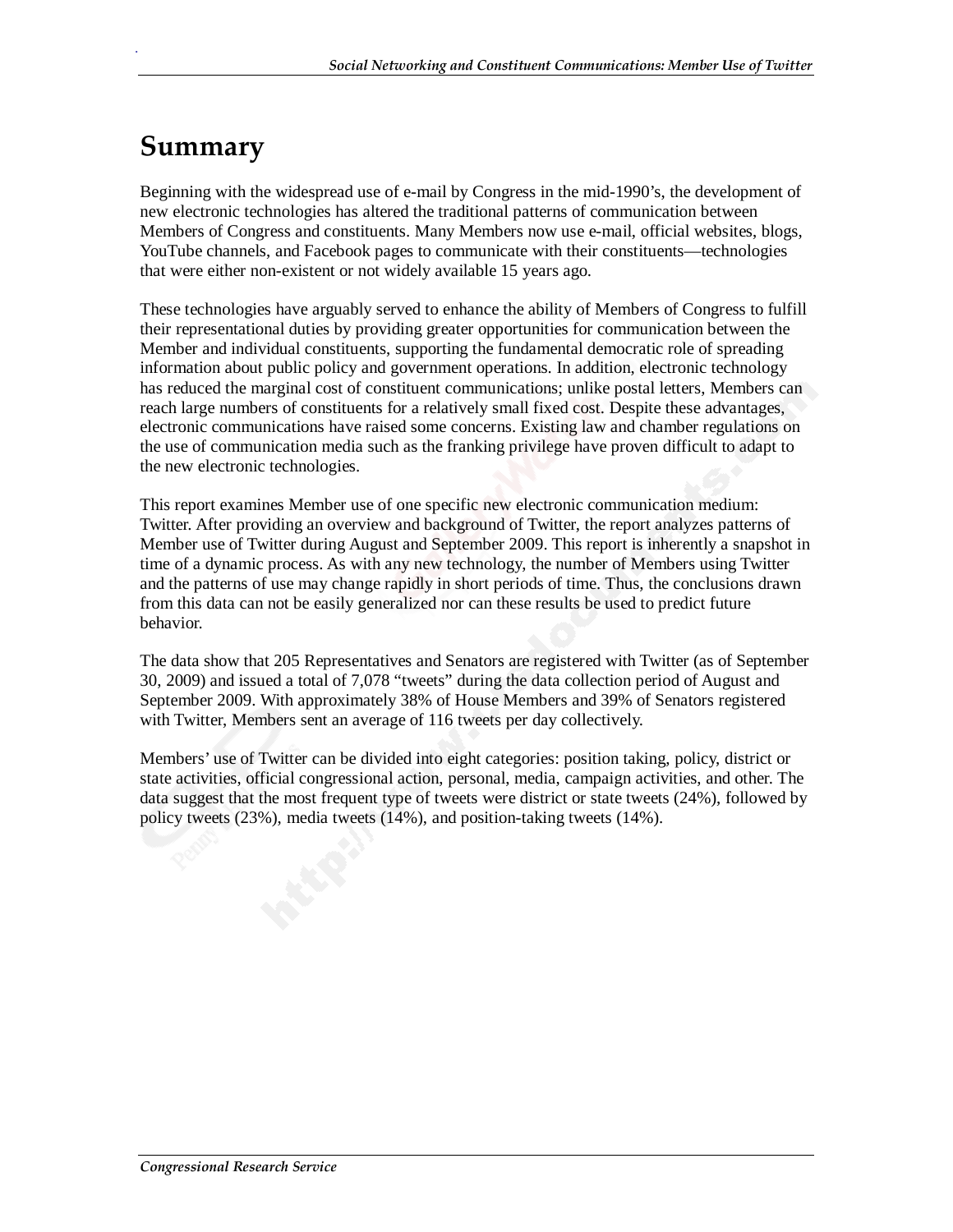## **Contents**

### **Figures**

### Contacts

|--|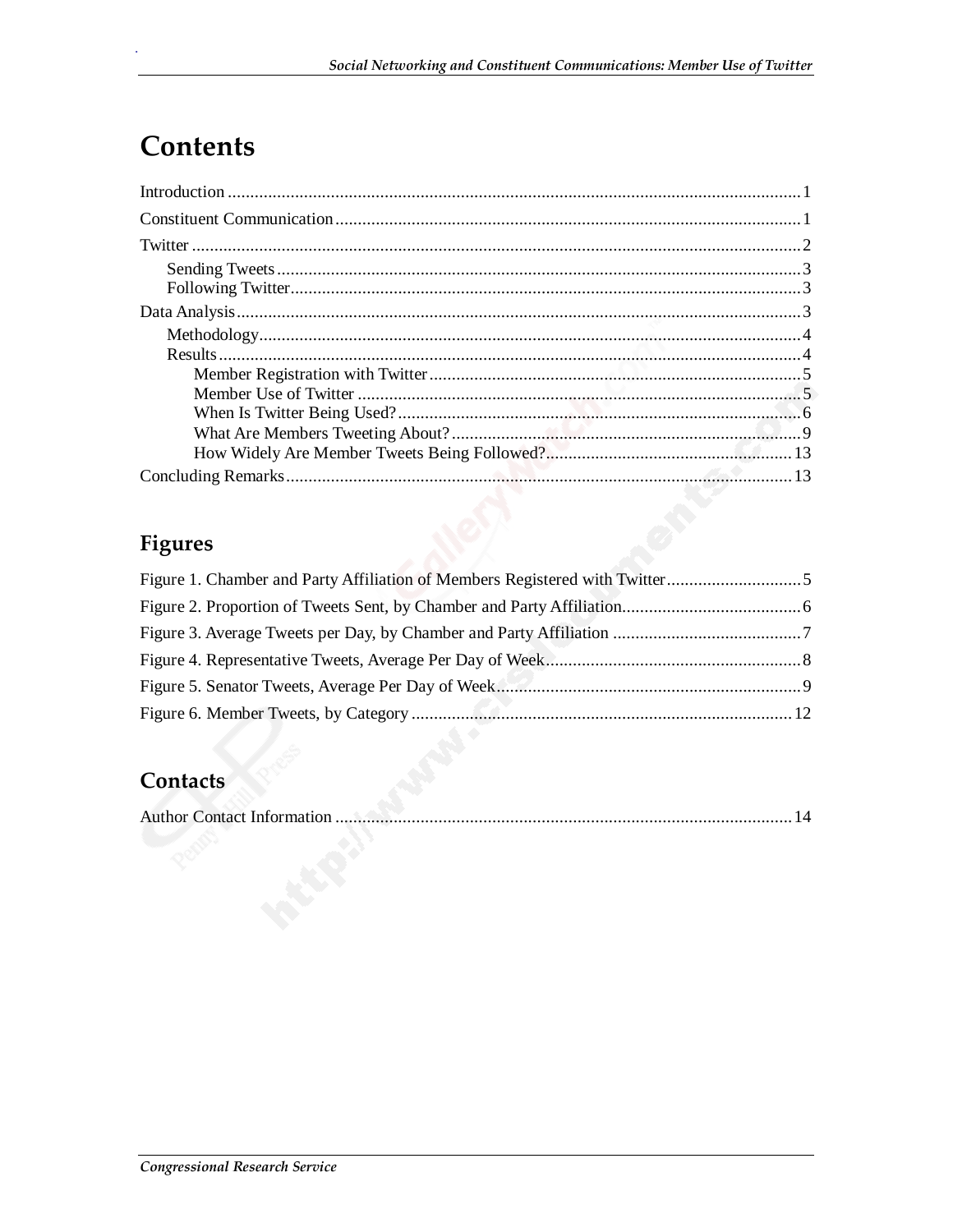## **Introduction**

.

Beginning with the widespread use of e-mail by Congress in the mid-1990's, the development and adoption of new electronic technologies has altered the traditional patterns of communication between Members of Congress and constituents. Many Members now use e-mail, official websites, blogs, YouTube channels, and Facebook pages to communicate with their constituents—technologies that were either non-existent or not widely available 15 years ago.

These technologies have arguably served to enhance the ability of Members of Congress to fulfill their representational duties by providing greater opportunities for communication between the Member and individual constituents, supporting the fundamental democratic role of spreading information about public policy and government operations.<sup>1</sup> Electronic communications, however, have raised some concerns. Existing law and chamber regulations on the use of communication media such as the United States Postal Service have proven difficult to adapt to the new electronic technologies. In addition, electronic media could provide Members with the ability to easily communicate information traditionally sent to the district (or state) with nonconstituents or non-U.S. residents.

This report examines Member use of one specific new electronic communication medium: Twitter. After providing an overview and background of Twitter, the report analyzes patterns of Member use of Twitter during August and September  $2009$ .<sup>2</sup> This report is inherently a snapshot in time of a dynamic process. As with any new technology, the number of Members using Twitter and the patterns of use may change rapidly in short periods of time and undoubtedly will change over longer periods of time. Thus, the conclusions drawn from this data can not be easily generalized nor can these results be used to predict future behavior.

## **Constituent Communication**

Members of Congress have more choices and options available to communicate with constituents than they did 15 years ago. In addition to traditional modes of communication such as town-hall meetings, telephone calls, and postal mail, Members can now reach their constituents via e-mail, websites, tele-town halls, online videos, social networking sites, and other electronic-based communication applications.

The rise of such electronic communication has altered the traditional patterns of communication between Members and constituents. Although virtually all Members continue to use traditional

<sup>-</sup><sup>1</sup> Alfred A. Porro and Stuart A. Ascher, "The Case for the Congressional Franking Privilege," University of Toledo Law *Review*, vol. 5 (Winter 1974), pp. 280-281.

<sup>&</sup>lt;sup>2</sup> Other studies have been conducted on the use of Twitter by Members of Congress. For example, see Jennifer Golbeck, Justin Grimes, and Anthony Rogers, "Twitter Use by the U.S. Congress," working paper, College Park, MD, 2009. [Hereafter, *Golbeck, Grimes, and Rogers, 2009*]. Goldbeck, Grimes, and Rogers collected a total of approximately 6,000 tweets for their analysis. A copy is available from CRS upon request. Also, see Mark Senak, "Twongress: The Power of Twitter in Congress," January 2010, http://www.eyeonfda.com/files/twongress-whitepaper-final-1-14-10.pdf; Daniel de Vise, "Tweeting Their Own Horns," *The Washington Post*, September 20, 2009, p. A13; and University of Maryland, College Park, "UM Study Shows Congressional Use of Twitter Falls Short," press release, September 15, 2009, http://www.newsdesk.umd.edu/culture/release.cfm?articleID=1964.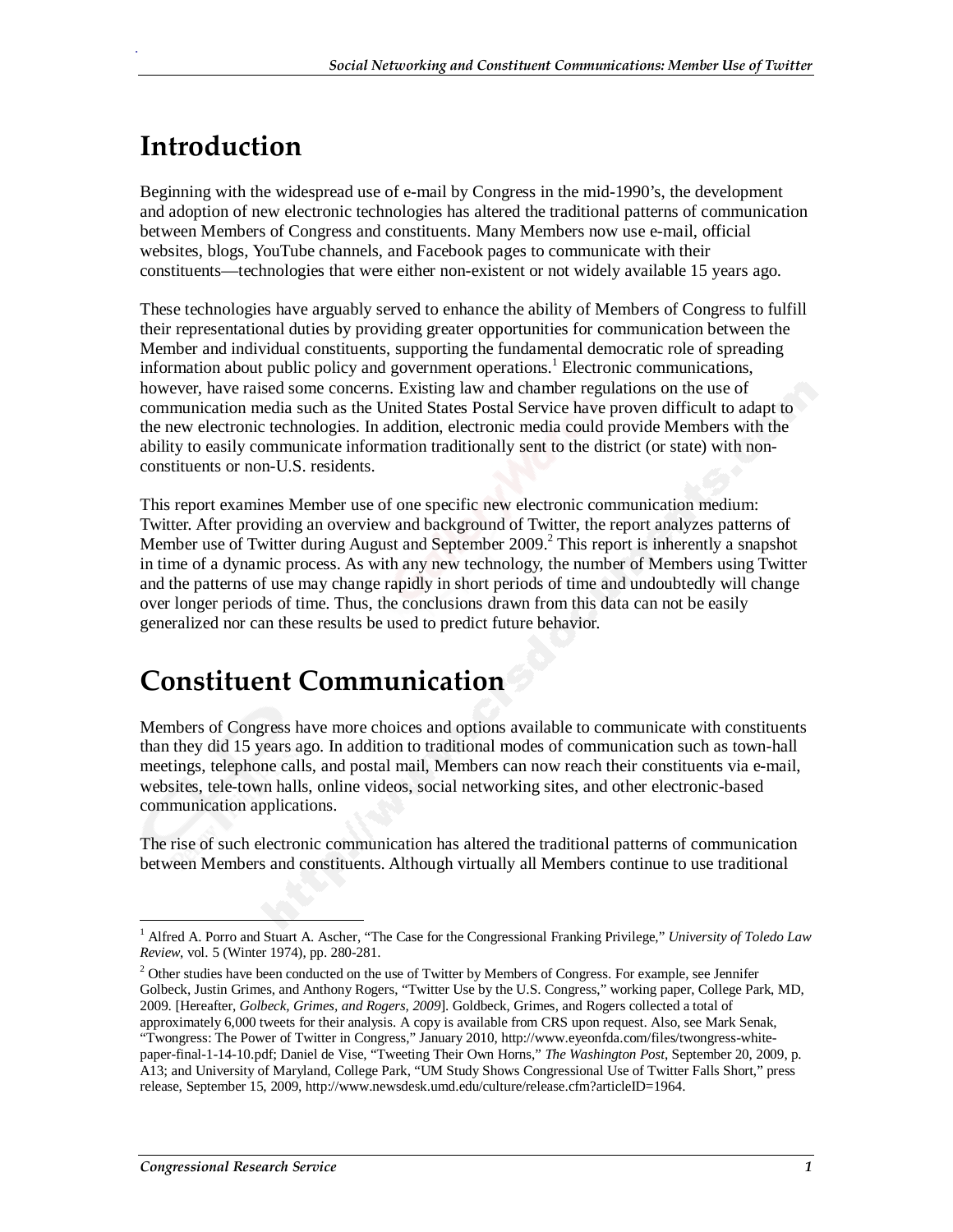modes of constituent communication, use of new communications technology is increasing.<sup>3</sup> For example, prior to 1995, there was virtually no e-mail traffic between Members and constituents.<sup>4</sup> In 2008, almost 200 million e-mails were sent to the House of Representatives, and a similar number were sent from House computers.<sup>5</sup> Member official websites, blogs, YouTube channels, and Facebook pages—all non-existent several years ago—also receive significant traffic.<sup>6</sup> Conversely, the amount of postal mail sent to Congress has dropped by more than 50% during the same time period.<sup>7</sup> In addition, electronic technology has reduced the marginal cost of constituent communications; unlike postal letters, Members can reach large numbers of constituents for a relatively small fixed cost. $8<sup>8</sup>$ 

Member use of electronic communications has raised several concerns. Some of these concerns are similar to those associated with traditional modes of constituent communications, such as the potential electoral advantage that the franking privilege—the ability to send official mail for free—may confer on incumbent Members.<sup>9</sup> Other issues, such as the use of third-party communication software platforms, are unique to the new electronic mediums.<sup>10</sup> In addition, existing law and chamber regulations on the use of communication media, such as the United States Postal Service, have proven difficult to apply directly to the new electronic technologies.<sup>11</sup>

## **Twitter**

.

Created in 2006 by developer Jack Dorsey as a tool to keep in touch with friends, Twitter is a web-based social networking service that allows users to send and read short messages.<sup>12</sup> Also

<sup>&</sup>lt;sup>3</sup> For journalistic accounts of the rise of electronic communications in Congress, see Elizabeth Brotherton, "A Different Kind of Revolution; Technology Redefines Constituent Outreach," *Roll Call*, September 10, 2007, p. 1; Amy Doolittle, "31 Days, 32 Million Messages," *Politico*, February 27, 2007, p. 1; Jonathan Kaplan, "2008 Candidates search Web for next new thing," *The Hill*, November 29, 2006, p. 6; David Haase, "Twitter: One More Medium, Much Shorter Messages," *Roll Call*, July 23, 2009, p. 4; and Daniel Newhauser, "Congress is All Atwitter," *Roll Call*, January 25, 2010, p. A-17.

<sup>&</sup>lt;sup>4</sup> Chris Casey, *The Hill on the Net: Congress Enters the Information Age* (Chestnut Hill, MA: Academic Press, Inc., 1996), pp. 29-35.

<sup>&</sup>lt;sup>5</sup> Data provide by the Office of the Chief Administrative Officer, House of Representatives.

<sup>&</sup>lt;sup>6</sup> A survey of the YouTube Senate Hub homepage (http://www.youtube.com/user/senatehub) finds a large range in the number of views each video has received. Some videos have only a few dozen views while others have received tens of thousands of views.

 $<sup>7</sup>$  Data provided by the Office of the Chief Administrative Officer of the House of Representatives and the Office of the</sup> Secretary of the Senate. See also Kathy Goldschmidt and Leslie Ochreiter, *Communicating with Congress: How the Internet has Changed Citizen Identification*, Congressional Management Foundation, Washington, DC.

<sup>&</sup>lt;sup>8</sup> This substantially differentiates electronic mail from franked mail, which does incur a marginal cost. See CRS Report RL34188, *Congressional Official Mail Costs*, by Matthew Eric Glassman.

<sup>9</sup> See CRS Report RL34274, *Franking Privilege: Historical Development and Options for Change*, by Matthew Eric Glassman.

<sup>10</sup> See Emily Yehle, "YouTube Gets No \$, but Good PR," *Roll Call*, January 14, 2009, p. 4.

<sup>&</sup>lt;sup>11</sup> For specific House and Senate policies, see U.S. Senate Internet Services Usage Rules and Policies, adopted September 19, 2009, available at http://www.senate.gov/usage/internetpolicy.htm; and House of Representatives Member's Handbook, Committee on House Administration, available at http://cha.house.gov/members\_handbook.aspx.

<sup>&</sup>lt;sup>12</sup> Twitter, "Where did Twitter Come From?" *About Twitter*, http://twitter.com/about. For more information about social networking see Danah M. Boyd and Nicole B. Ellison, "Social Networking Sites: Definition, History, and Scholarship," *Journal of Computer-Mediated Communication*, vol. 13, no. 1 (October 2007), pp. 210-230; and Lee Humphreys, "Mobile Social Networks and Social Practice: A Case Study of Dodgeball," *Journal of Computer-Mediated Communication*, vol. 13, no. 1 (October 2007), pp. 341-360.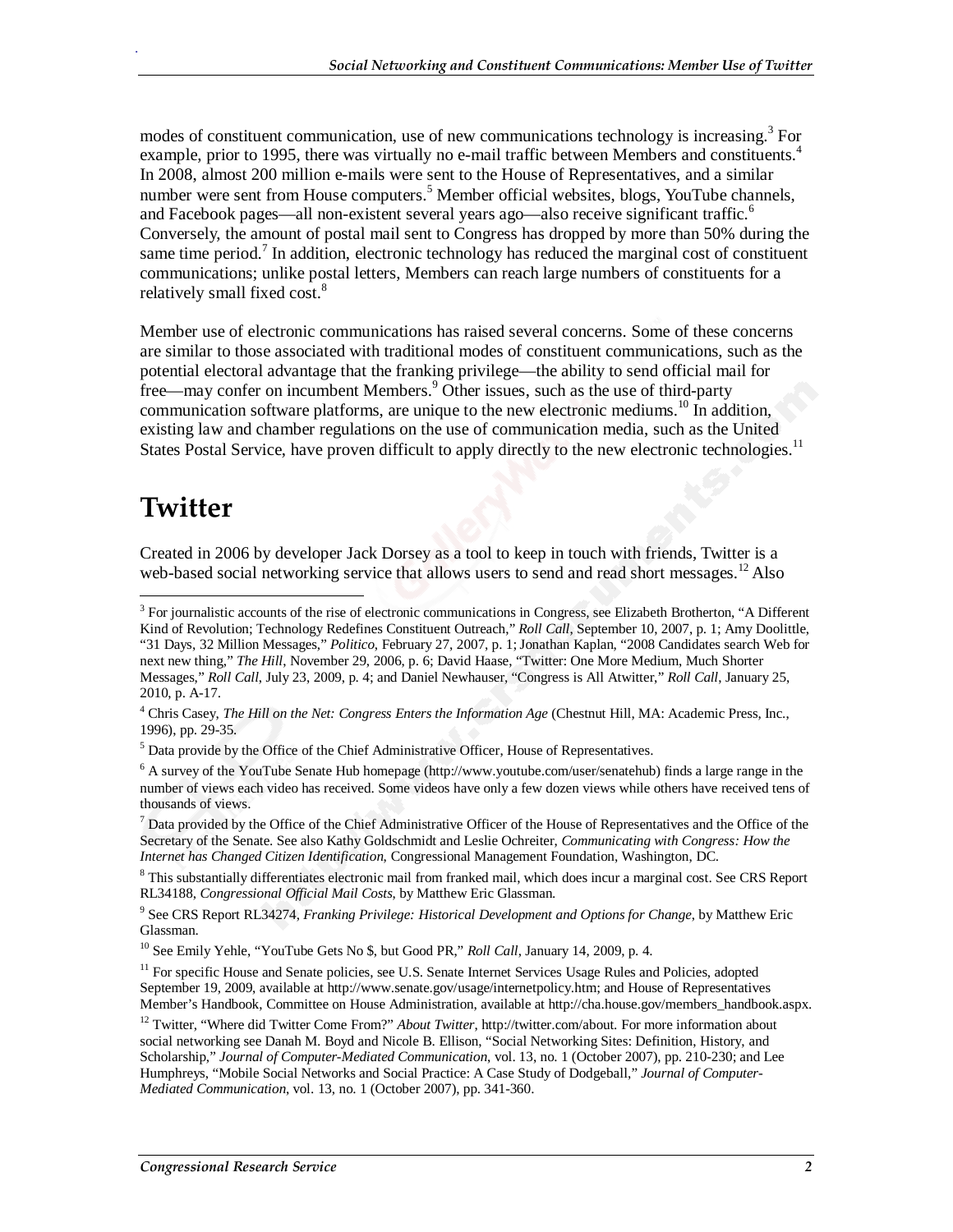considered a micro-blogging site, Twitter users send "tweets" of up to 140 characters. These tweets are displayed on an author's Twitter home page and on the pages of people subscribed to the RSS feed associated with the author's Twitter home page.<sup>13</sup>

### **Sending Tweets**

.

Twitter enables individual users to post thoughts on any number of topics or activities. While Twitter use varies, it has been used by individuals and organizations to state opinions, promote events, and announce the release of products and services. Several legislative branch entities actively use Twitter to communicate with interested parties. These include the U.S. Government Accountability Office  $(GAO)$ , <sup>14</sup> the Library of Congress  $(LOC)$ , <sup>15</sup> the Government Printing Office (GPO),<sup>16</sup> and the Law Library of Congress.<sup>17</sup> In addition, Restaurant Associates, the House's food service vendor, uses Twitter to announce daily specials and events. Posting under the user name "ushrcafes," a typical tweet might look like this:

It's Panini Week in Cannon Cafe! Today's featured panini is Chicken Parmesan. Buy a panini and get a free 16oz fountain drink all week!<sup>18</sup>

Because of the 140 character limit on tweets, Twitter messages are necessarily short. The brevity of the messages highlights the ease with which tweets can be quickly sent from mobile devices to followers around the world. The rapid transmission of information allows individuals and groups to communicate instantly without limitation of physical distance.

### **Following Twitter**

Twitter allows individual users to "follow" other Twitter subscribers and read their tweets from the Twitter homepage. Individuals may choose to follow another Twitter account if they are interested in the information provided, are friends with the Twitter account holder, or if they are a "fan" of an activity or place. Following another user's Twitter account allows for almost instant access to his or her tweets. This can be useful if a follower is looking for a featured item or to better understand the activities of the person or group he or she is following. Individuals who "follow" an individual Twitter user can have instant access to tweets through devices such as a Blackberry, iPhone, or other similar mobile, internet-ready devices.

## **Data Analysis**

This report analyzes the following questions related to Member use of Twitter:

<sup>-</sup><sup>13</sup> An RSS feed, which stands for Really Simple Syndication, is an opt-in service that allows users to receive targeted content from webpages, blogs, and online news sources. For more information, see Tom Barnes, "RSS: Marketing's Newest Communication Channel," *Journal of Website Promotion*, vol. 1, no. 4 (2005), pp. 15-30.

<sup>14</sup> U.S. Government Accountability Office, *Twitter*, http://twitter.com/usgao.

<sup>15</sup> Library of Congress, *Twitter*, http://twitter.com/librarycongress.

<sup>16</sup> U.S. Government Printing Office, *Twitter*, http://twitter.com/USGPO.

<sup>17</sup> Law Library of Congress, *Twitter*, http://twitter.com/LawLibCongress.

<sup>&</sup>lt;sup>18</sup> House Dining Services, tweet, September 1, 2009, http://twitter.com/ushrcafes/status/3689523683.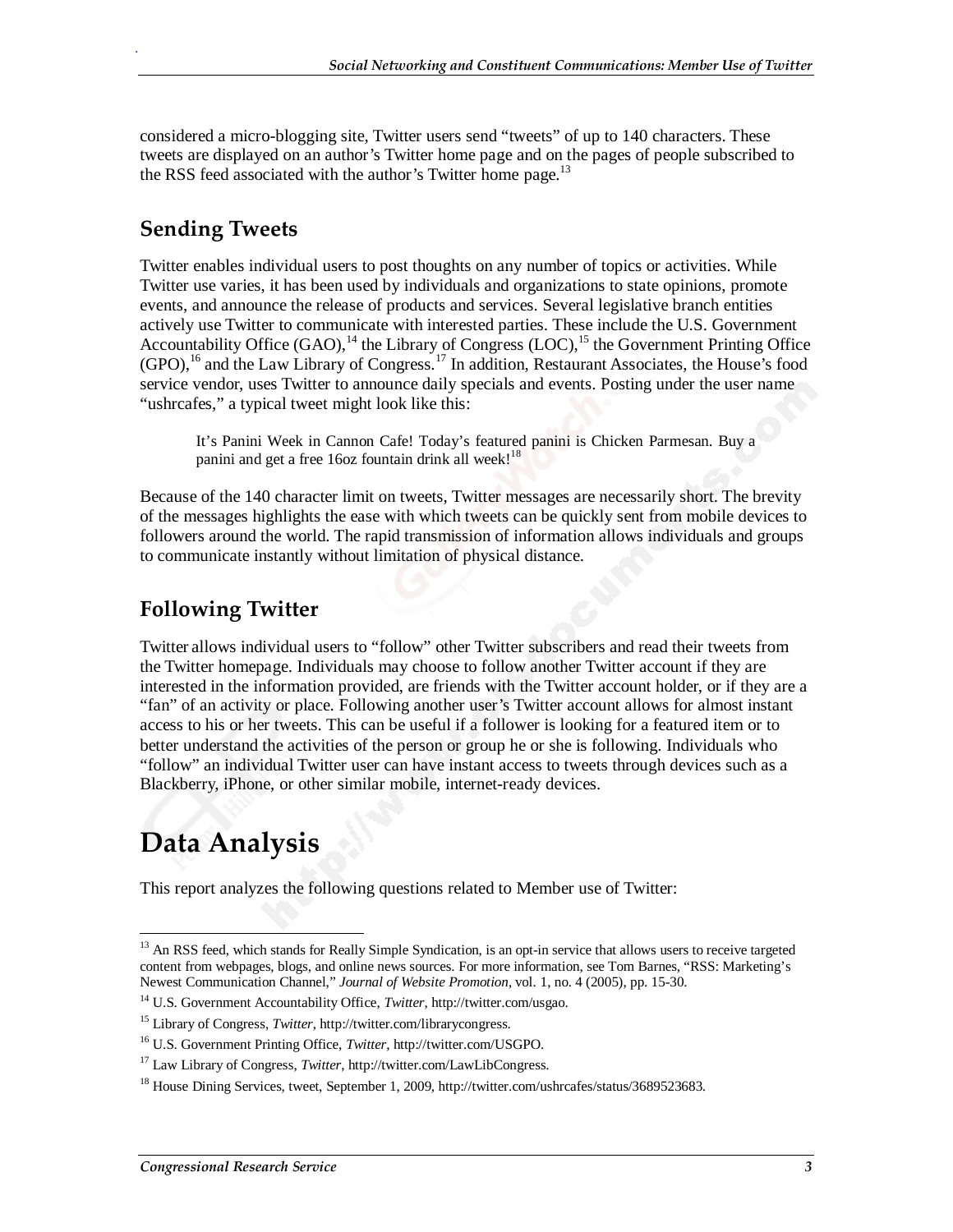- What proportion of Members are using Twitter?
- How often and when are Members using Twitter?
- How widely are Member tweets being followed?
- What are Members tweeting about?

### **Methodology**

.

For August and September 2009, Members and Senators who were registered to use Twitter were tracked for their submissions. The website TweetCongress<sup>19</sup> was initially used to identify Members who were using Twitter. The list from TweetCongress was then cross-checked against a list of all Members and the Twitter search engine was used to verify that the correct and most current Twitter feed was being analyzed. The August and September time period included times when the House and Senate were in session and in recess.

Several caveats accompany the results presented. First, the analysis treats all Member tweets as structurally identical, because each individual tweet reveals no information about its genesis. In some cases, Members might be personally tweeting, whereas in others they are delegating Twitter responsibilities to their communications staff. CRS draws no distinction between the two. Second, some Members use Twitter as a communication medium in their official public capacity as Members, whereas others use Twitter as a communication medium for their campaign. Although there are important differences in the laws and chamber rules governing these two uses, CRS draws no distinction between the two in its analysis.

Finally, the analysis covers only two months of Member tweeting.<sup>20</sup> Therefore, it is inherently a snapshot in time of a dynamic process. As with any new technology, the number of Members using Twitter and the patterns of use may change rapidly in short periods of time. Thus, the conclusions drawn from this data can not be easily generalized nor can they be used to predict future behavior. They do, however, provide a glimpse into how Members are using a new communications technology to share their positions, policy preferences, and activities.

#### **Results**

-

A total of 7,078 tweets were sent by Members of Congress during the 61-day period between August 1, 2009, and September 30, 2009. During this period, the House was in session for 14 days and in recess for 47 days. The Senate was in session for 21 days and in recess for 40 days.

<sup>&</sup>lt;sup>19</sup> See http://tweetcongress.org. Tweet Congress is a website that encourages more Members of Congress to use Twitter. The website tracks every Representative and Senator who uses Twitter, and reports their tweets in an ongoing stream.

<sup>20</sup> A previous CRS report analyzed two weeks of congressional Twitter use. See CRS Report R40823, *Social Networking and Constituent Communication: Member Use of Twitter During a Two-Week Period in the 111th Congress*, by Matthew Eric Glassman, Jacob R. Straus, and Colleen J. Shogan.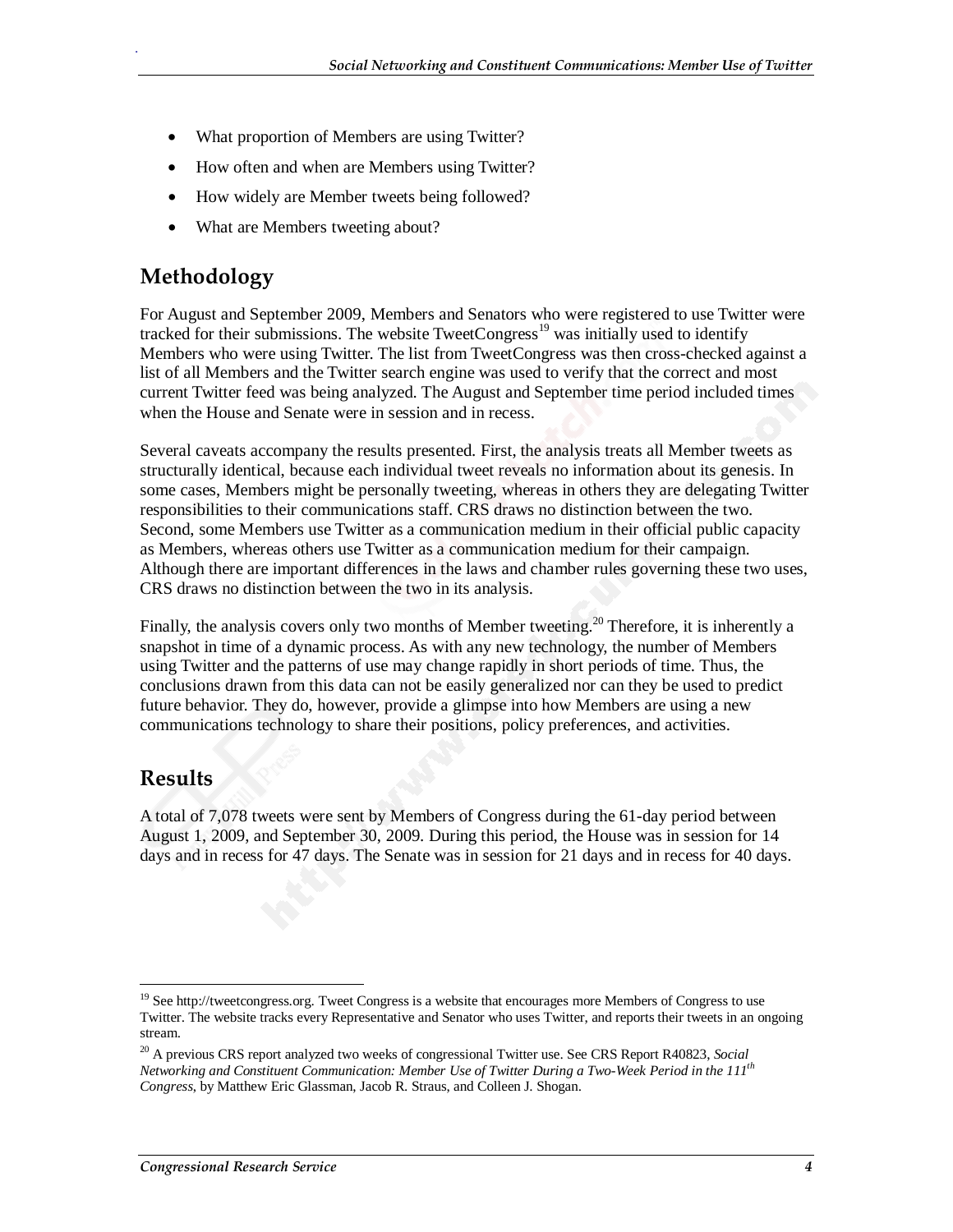#### **Member Registration with Twitter**

.

As of September 30, 2009, a total of 205 Members of Congress were registered with Twitter, 39 Senators and 166 Representatives. **Figure 1** presents the chamber and party affiliation of the 205 registered Members.

**Figure 1. Chamber and Party Affiliation of Members Registered with Twitter**  As of September 30, 2009



**Source:** CRS analysis of Twitter data from August 1 – September 30, 2009.

Although more than 80% of those registered were Representatives, registration rates were approximately equal between the chambers, with a slightly higher proportion of Senators (39%) registered than Representatives (38%).

Overall, 60% of registered Members were Republican and 40% were Democrats. As shown in **Figure 1**, approximately half of the Members registered with Twitter were Republican Members of the House of Representatives.

#### **Member Use of Twitter**

Registration rates alone reveal little about actual Member *use* of Twitter, such as how often Members send tweets. During the two months of observation, registered Members sent a total of 7,078 tweets. The average number of tweets sent by an individual Member during the period was 35, or approximately one tweet every other day.

However, individual Member use of Twitter varied widely. The most active Member sent 291 tweets during the time period; several registered Members sent 0 tweets. Half of all registered Members sent 20 or fewer tweets during the time period; 16 Members sent more than 100 tweets.

Aggregated by chamber and party, Member use of Twitter was similar to Member registration rates. Seventy-nine percent (5,606) of all tweets were sent by Representatives, while 21% of all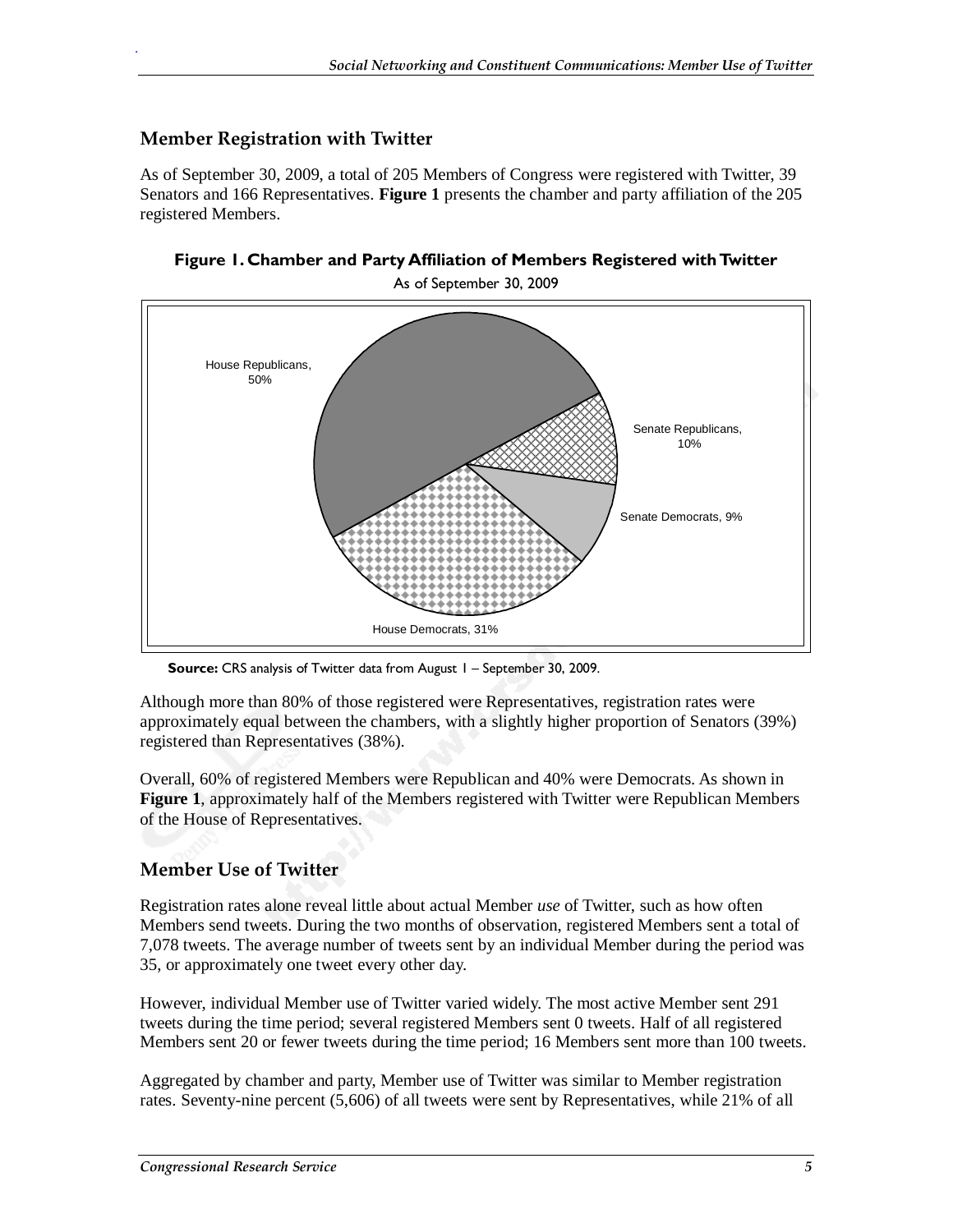tweets (1,472) were sent by Senators. **Figure 2** reports the percentage of tweets by chamber and party affiliation.





August 1- September 30, 2009



House Republicans sent approximately 55% of all tweets during the two-month period, while House Democrats sent 24% of all tweets. Senate Republicans sent slightly more tweets (12%) than Senate Democrats (9%).

While, in aggregate, a greater number of tweets were sent by Representatives than Senators and by Republicans than Democrats, this is in part because a greater number of Representatives and Republicans were registered for Twitter than Senators and Democrats, respectively. At the individual level, there was somewhat less variation. Among those registered for Twitter, the average Republican Senator sent slightly more tweets (39) than the average Democratic Senator (36) during the time period. The partisan variation was larger in the House. Registered Republican Representatives sent an average of 38 tweets during the time period, while the average number sent by registered Democratic Representatives was 27.

#### **When Is Twitter Being Used?**

.

Members sent a total of 7,078 tweets during August and September 2009, for an average of approximately 116 Member tweets per day. During this period, the House was in session for 14 days (and out of session for 47) and the Senate was in session for 21 days (and out of session for 40).

Overall, more tweets were sent during recess (3,772) than during session (3,356). However, Congress was on recess more than twice as many days as it was in session during the period under analysis. On a per-day basis, both Senators and Representatives sent significantly more tweets during session than during recess. Senators sent a total of 844 tweets in session, an average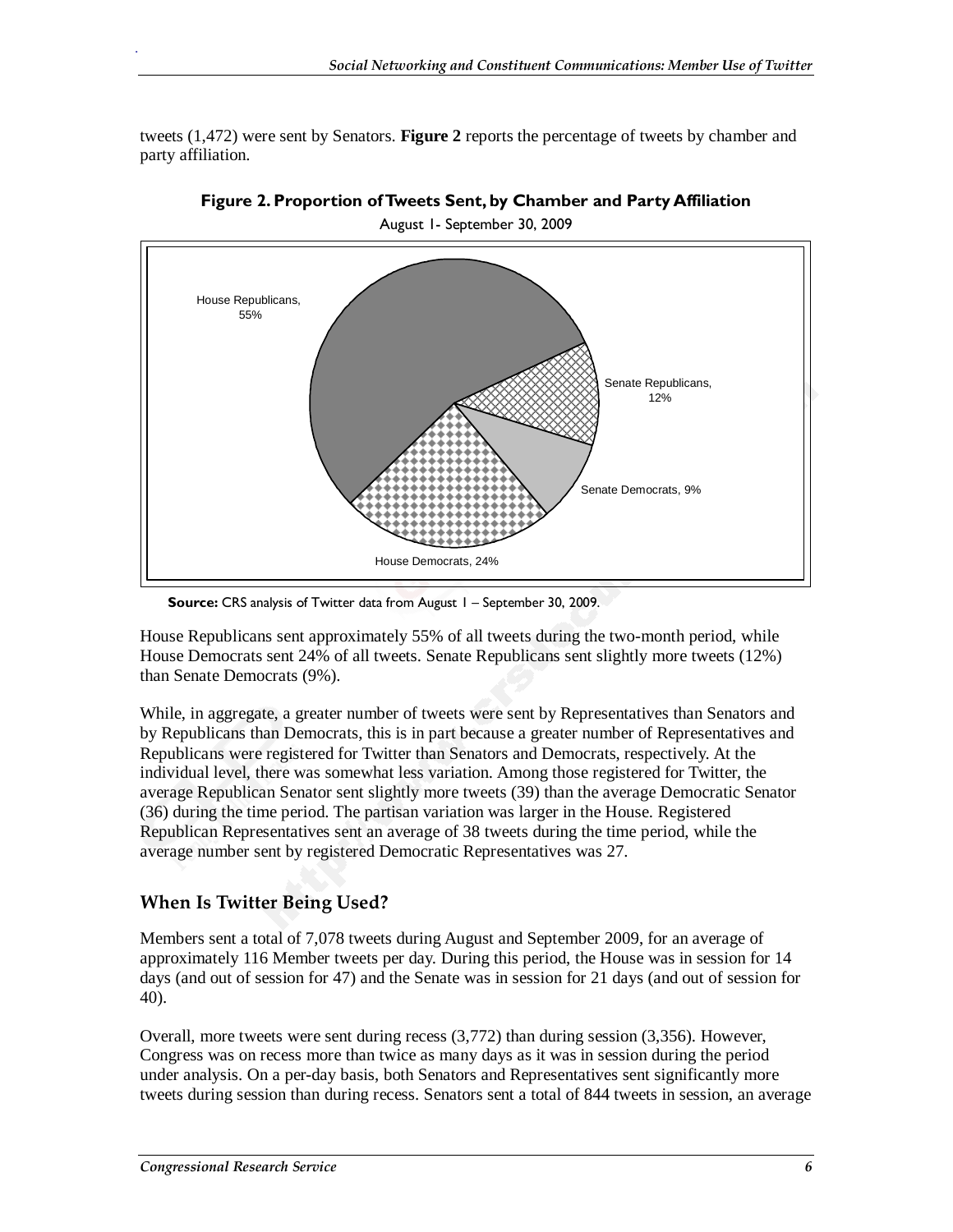of 40 tweets per day. During recess, Senators sent a total 628 tweets, an average of 16 tweets a day. Representatives sent a total of 2,512 tweets in session, for an average of 179 tweets a day. During recess, Representatives sent a total of 3,094 tweets, for an average of 66 tweets a day.

The tendency toward in-session tweeting also contained a partisan component. **Figure 3** reports the average number of tweets per day by party and chamber affiliation.



**Figure 3. Average Tweets per Day, by Chamber and Party Affiliation** 

August 1 – September 30, 2009

**Source:** CRS analysis of Twitter data from August 1 – September 30, 2009.

As shown in **Figure 3**, Members in both chambers and both parties sent significantly more tweets during session than during recess. However, the magnitude of the difference between session tweets and recess tweets was greater for Republican Representatives (approximately 3.0 times as many session tweets as recess tweets) and Democratic Senators (2.9) than for Democratic Representatives (2.2) and Republican Senators (2.3).

Data was also collected on the day of the week each Member tweet was sent. **Figure 4** and **Figure 5** report the average number of tweets sent by day of the week in the House and Senate, respectively, and whether the affiliated chamber was in session or recess.

.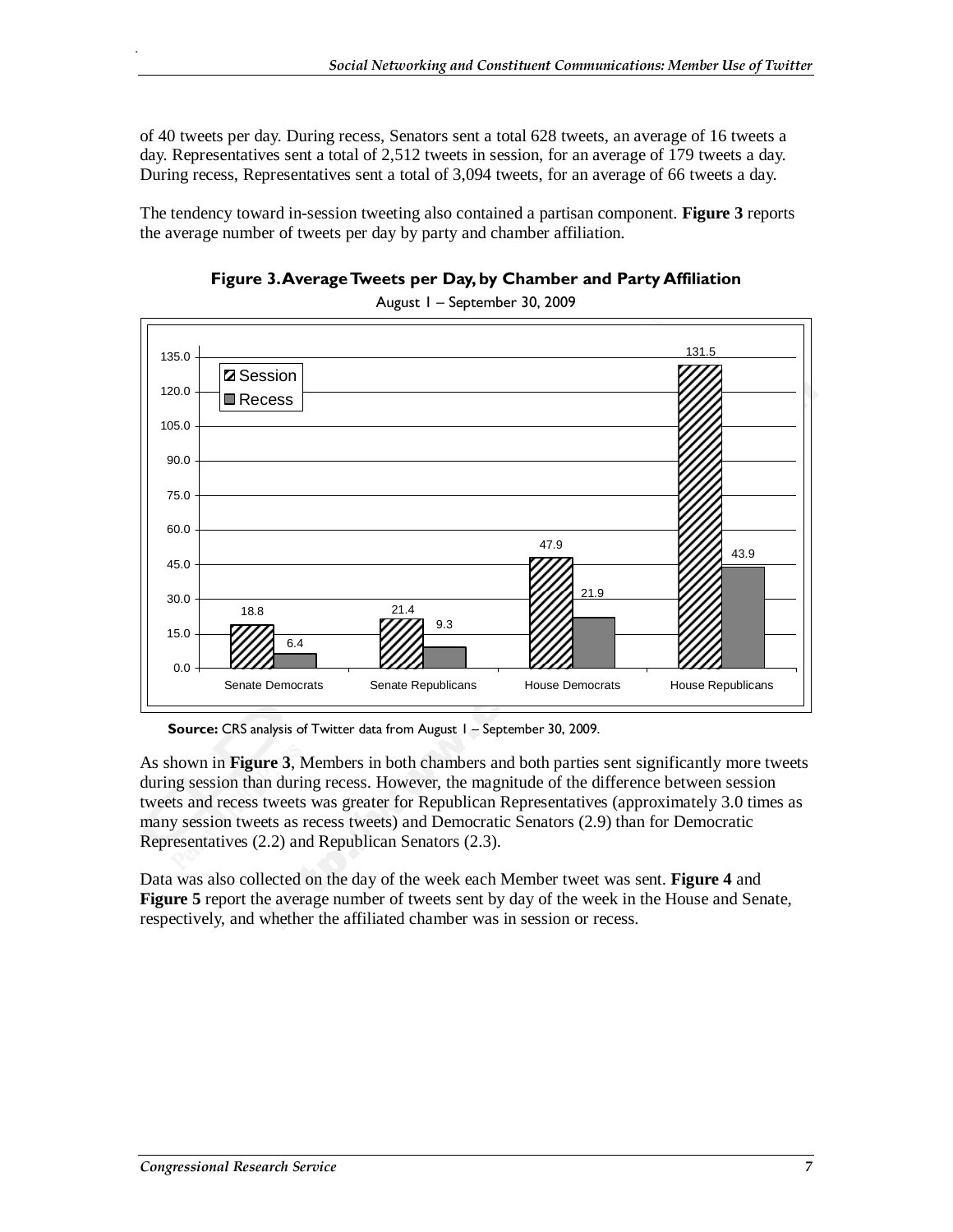

**Figure 4. Representative Tweets, Average Per Day of Week** 

Includes In Session, Out of Session, and Total Tweets

As shown in **Figure 4**, Representative tweeting during recess was relatively uniform on the weekdays; no weekday had less than 84 tweets on average, and no weekday had more than 104 tweets on average. Representatives, however, were less likely to tweet on the weekends.

During session, Representatives sent the most tweets (an average of 230) on Wednesdays. Fewer tweets were sent, on average, on Mondays (118), Tuesdays (158), Thursdays (149), and Fridays (127). This perhaps reflects the general dynamics of House legislative activity when in session.

.

**Source:** CRS analysis of Twitter data from August and September, 2009.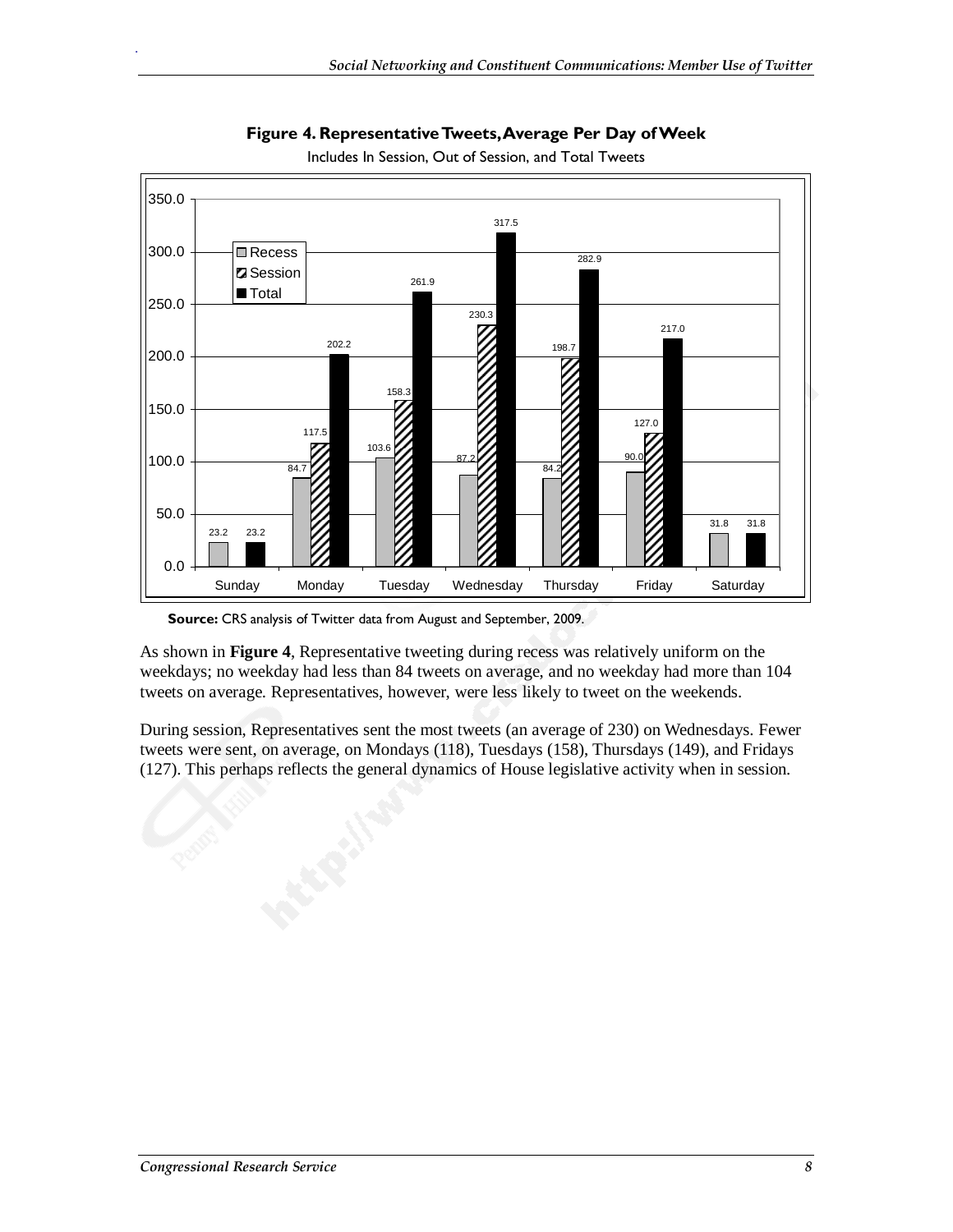

**Figure 5. Senator Tweets, Average Per Day of Week** 

Includes In Session, Out of Session, and Total Tweets

As shown in **Figure 5**, tweets by Senators followed a similar pattern to those of Representatives. Weekday tweeting during recess was relatively uniform, with no day averaging fewer than 18 tweets or more than 24. As with Representatives, Senators were less likely to tweet on the weekends. During session, Senators also sent the most tweets (an average of 57) on Wednesdays. Fewer tweets were sent, on average, on Mondays (30), Tuesdays (39), Thursdays (37), and Fridays (32).

#### **What Are Members Tweeting About?**

.

To assess the content of Member tweets, eight major message categories were hypothesized: position taking, policy statements, media or public relations, district or state, official or congressional action, personal, campaign, and other.<sup>21</sup> Each observed Member tweet was coded into one, and only one, category.

Each tweet was coded according to two main characteristics: who issued the tweet and the type of tweet issued. All tweets were coded according to the issuer's party affiliation and whether the Member serves in the House or the Senate. All tweets were also coded into discrete categories concerning the type of message issued. Each author coded approximately one-third of the 7,078 tweets collected. To maintain consistency in coding, inter-coder reliability was established by having each author code the same sample of tweets.

**Source:** CRS analysis of Twitter data from August and September, 2009.

<sup>-</sup><sup>21</sup> These eight categories constitute one plausible way to examine the data collected from Twitter; other categories may also be defensible. These eight categories, however, are differentiable from each other, and capture all the tweets issued during this two-month time period.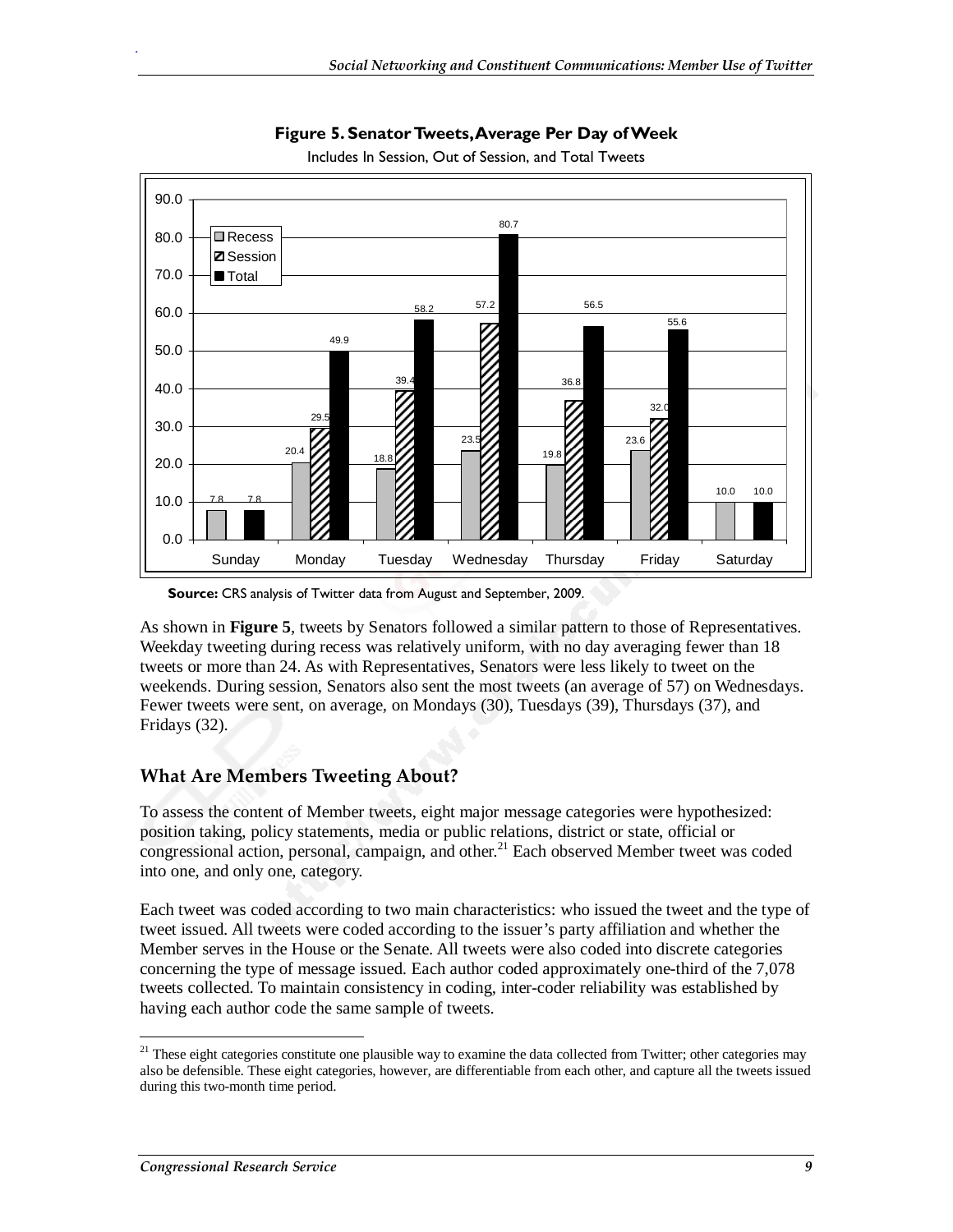The categories were defined as follows:

#### *Position Taking*

.

Tweets in which a Representative or Senator took a position on a policy or political issue. The expressed position could concern a specific bill under consideration or a general policy issue.

Met with Bernanke this morning. Reiterated my support for S. 604, legislation to audit the Federal Reserve.<sup>22</sup>

Listened to the President tonight and what we need is a new bill, not a new speech. The problem isn't the messenger, it's the message.<sup>23</sup>

#### *Policy Statement*

Tweets in which a Representative or Senator discusses public policy without taking a position.

White House: Cap and trade could cost families  $$1,761$  a year http://tiny.cc/9gOUg<sup>24</sup>

What is a health care exchange and how would health care reform affect coverage due to preexisting conditions? http://bit.ly/35y $MSQ^{25}$ 

#### *Media or Public Relations*

Tweets in which a Representative or Senator provided information about an upcoming media appearance.

On Fox  $\&$  Friends now talking about health care!<sup>26</sup>

On Rachel Maddow right after this commercial break. Tune in! $^{27}$ 

#### *District or State*

Tweets in which a Representative or Senator discussed a trip, visit, or event in a home district or state. Tweets might include invitations for Tweet recipients to attend town-hall meetings or events in the state or district.

Reminder that I'm holding a health care town hall TOMORROW (Sept. 2) in the Rancho Buena Vista high school gym at 630 PM.  $\# \text{cot}^{28}$ 

 $\frac{1}{2}$  $22$  http://twitter.com, September 10, 2009.

<sup>23</sup> http://twitter.com, September 9, 2009.

<sup>24</sup> http://twitter.com, September 19, 2009.

<sup>25</sup> http://twitter.com, September 2, 2009.

<sup>&</sup>lt;sup>26</sup> http://twitter.com, September 1, 2009.

 $27$  http://twitter.com, September 9, 2009.

 $^{28}$  http://twitter.com, September 1, 2009.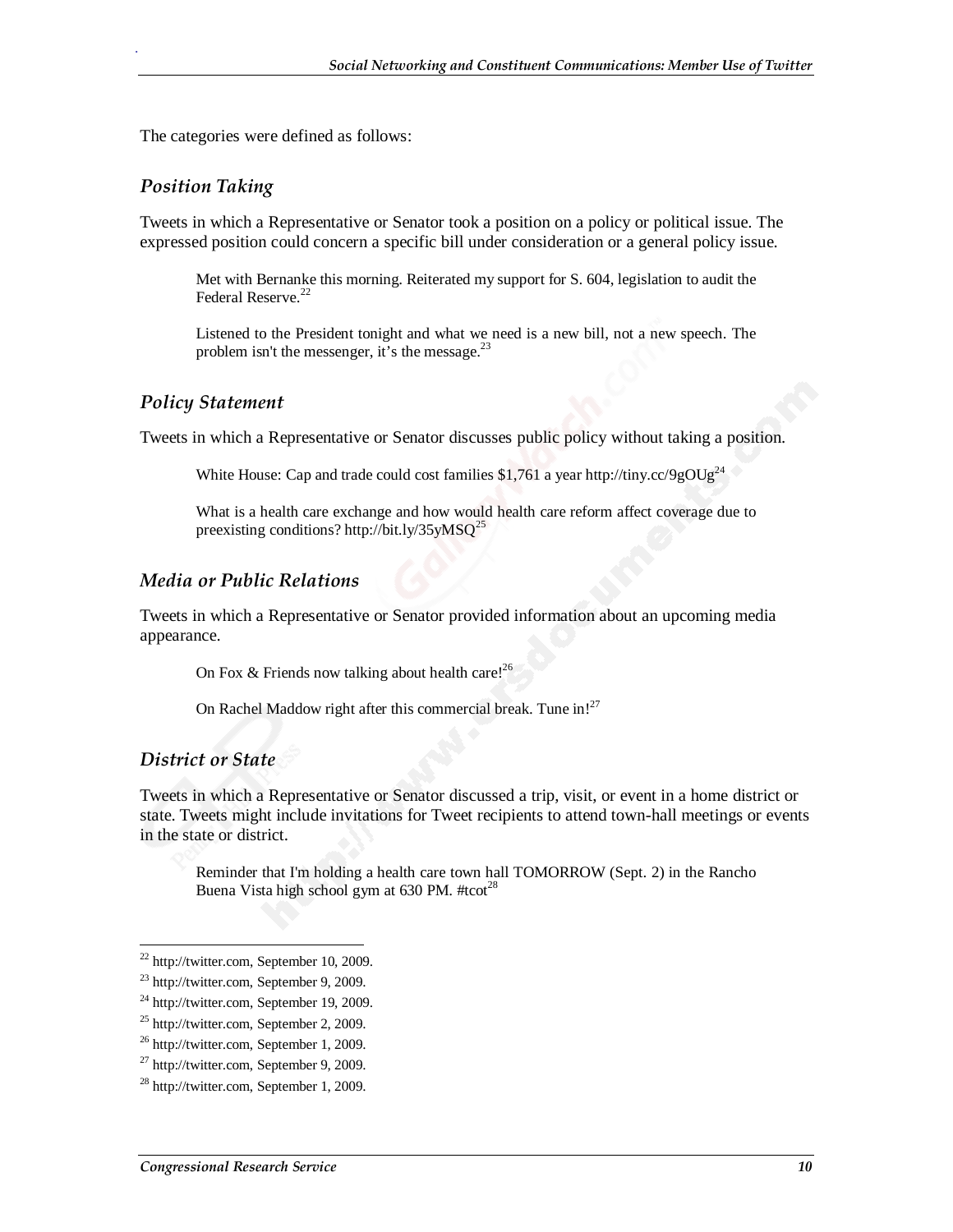Awesome Jefferson parade. Passionate crowd. People calling for leadership.<sup>29</sup>

#### *Official Congressional Action*

Tweets in which a Representative or Senator described or recounted an official congressional action. For example, a Member might tweet about a roll call vote, or discuss participation in a committee hearing or recent trip abroad.

Headed abroad to visit troops in theater.<sup>30</sup>

Attended Top Secret briefing on Afghanistan. Situation deteriorating. Pentagon preparing to ask for more troops. Need focus on this problem.<sup>31</sup>

#### *Personal*

.

Tweets in which a Representative or Senator discussed events in his or her personal life or provided opinions concerning matters that were explicitly unrelated to work in Congress.

While in St. Joseph I made a second stop at the Stetson outlet store to get a second pair of Levi's. $32$ 

Quick visit w Fraser – world's cutest nephew. Starting to smile ... .<sup>33</sup>

#### *Campaign*

Tweets in which a Representative or Senator included campaign-related material. These included calls for fundraising support, mentions of campaign-related events, or criticisms of campaign opponents.

My campaign just released a web video to help spread our message. I hope you'll watch  $\&$ share with your friends....<sup>34</sup>

Thx to all those who have joined, sent shout outs, & supported my campaign so far. Help get the word out... $^{35}$ 

#### *Other*

 $\frac{1}{2}$ 

A catch-all category for Tweets that did not meet the definitional requirement of the other categories, or did not include enough information for a proper categorization.

 $29$  http://twitter.com, September 20, 2009.

<sup>30</sup> http://twitter.com, September 3, 2009.

<sup>31</sup> http://twitter.com, September 16, 2009.

<sup>32</sup> http://twitter.com, September 1, 2009.

<sup>33</sup> http://twitter.com, September 26, 2009.

 $34$  http://twitter.com, August 18, 2009.

<sup>35</sup> http://twitter.com, September 22, 2009.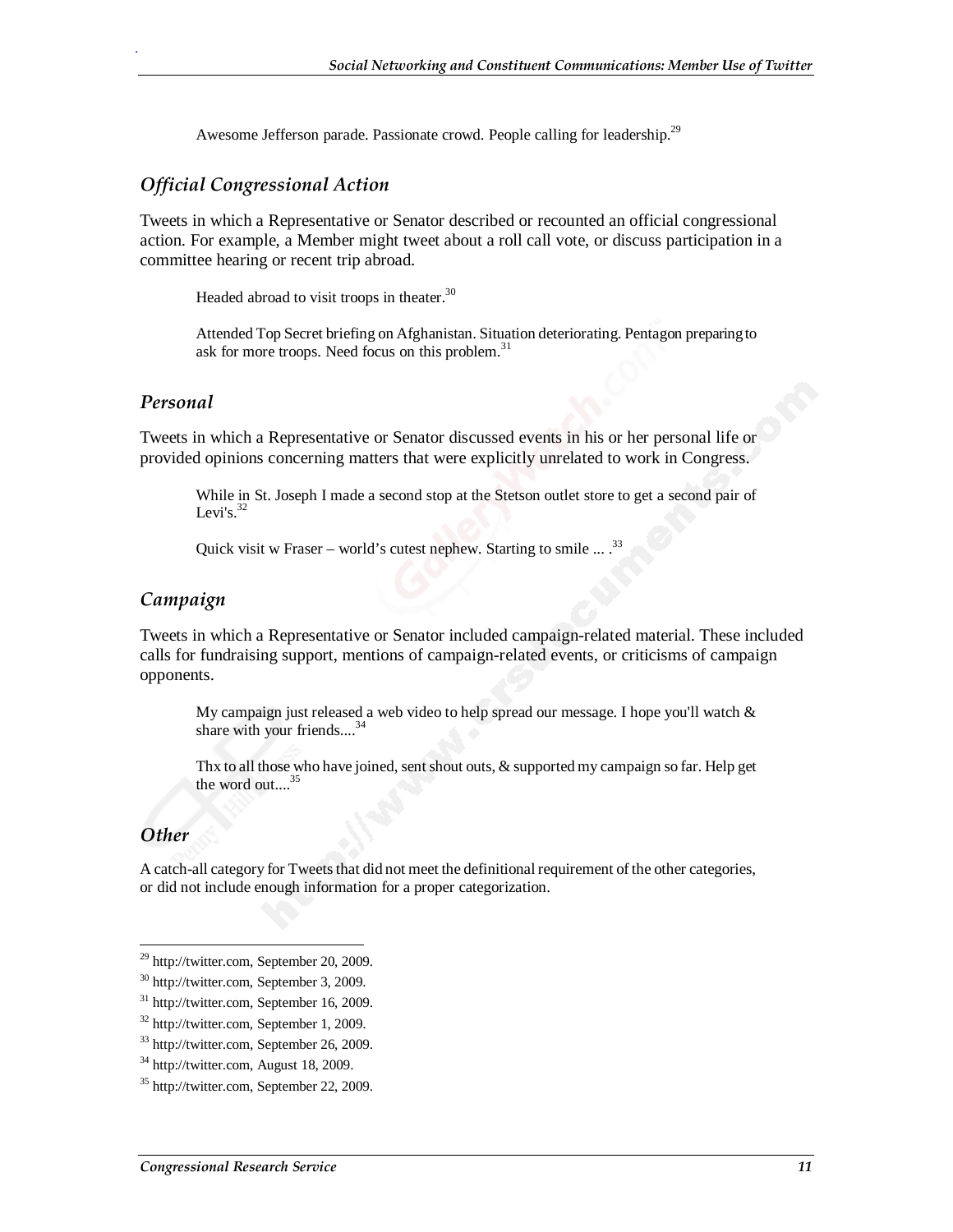The bullet points are under three headlines and include 14 points....<sup>36</sup>

Not one dime? ...<sup>37</sup>

.

**Figure 6** reports the number of Member tweets by category.

#### **Figure 6. Member Tweets, by Category**

Including Session and Recess Comparison



**Source:** CRS analysis of Twitter data for August and September 2009.

As shown in **Figure 6**, the most common Member tweets in session were "policy" tweets and during recess were "district" tweets. Policy tweets comprised 29% of in-session tweets and 18% of recess tweets and "district" tweets accounted for 11% of in-session tweets and 35% of recess tweets. The variance in "district" tweets may reflect the changing nature of Members' daily duties in session and during recess from legislating in Washington to representation in the district.

During session, "position taking," "media," and "official action" tweets were common, comprising 18%, 34%, and 14% of all tweets, respectively. With the exception of media tweets, such tweets were less common during recess. The three remaining types of tweets—"personal," "campaign," and "other" comprised approximately 5% of all tweets in session and 20% of all tweets during recess.

Technological innovations have altered traditional patterns of communication between Members of Congress and their constituents. However, at this time, Twitter largely facilitates a one-way transmission of information from Members to the public. Members use Twitter to convey information about their official actions, press appearances, or policy positions. Given the limited data available thus far, a two-way exchange of information or policy dialogue appears less frequent. Of the 7,078 tweets coded, only 261  $(3.7%)$  were direct replies to other tweets.<sup>38</sup>

<sup>-</sup><sup>36</sup> http://twitter.com, September 30, 2009.

<sup>37</sup> http://twitter.com, September 12, 2009.

 $38$  A different coding schema with additional categories produces slightly different results. Golbeck, Grimes, and (continued...)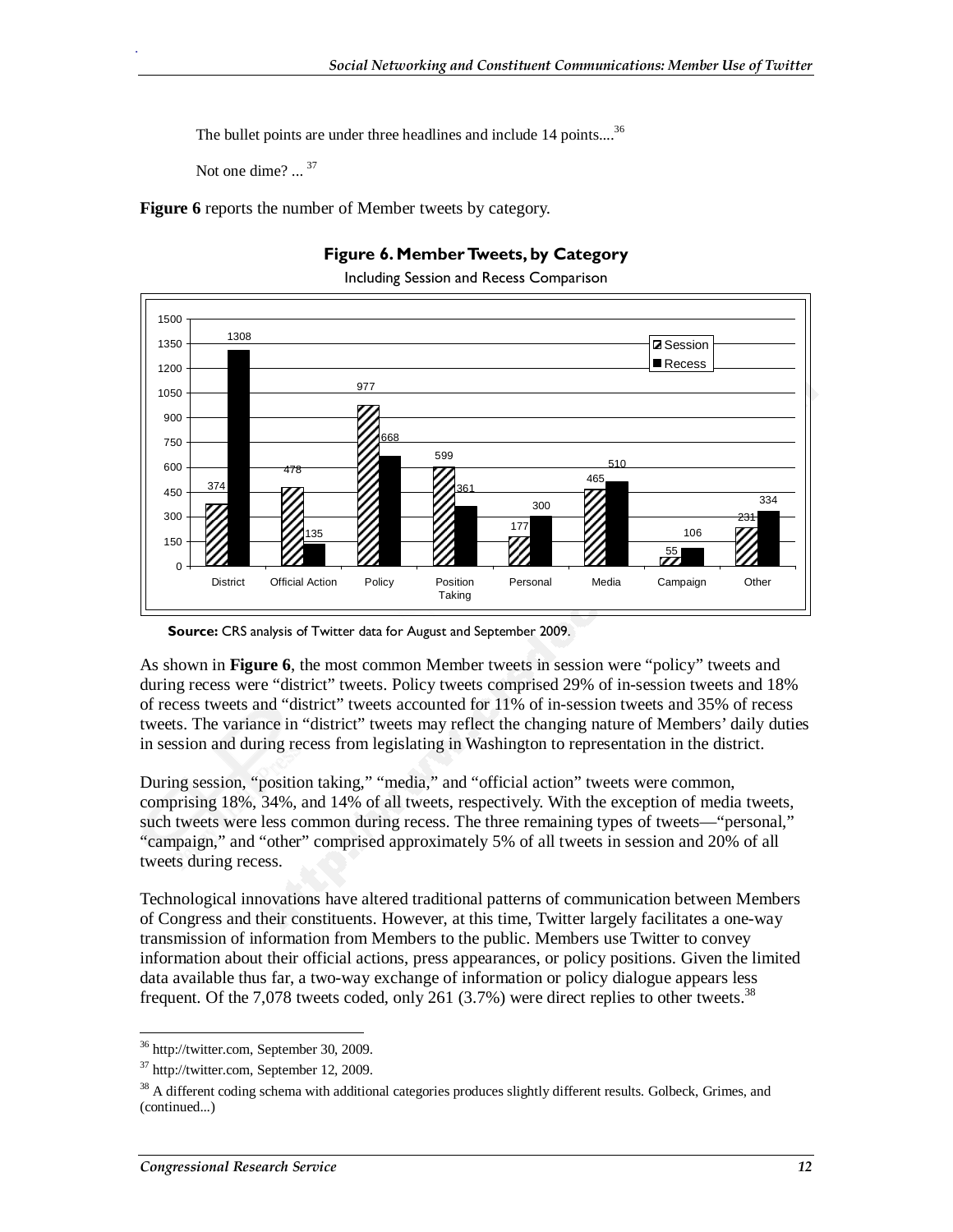#### **How Widely Are Member Tweets Being Followed?**

The effectiveness of using Twitter to communicate information is partially dependent on the number of "followers" that have subscribed to an individual Twitter stream. The number of followers of any individual stream varies widely; a private citizen using Twitter only to communicate with his or her family might have only a handful of followers, whereas several contemporary celebrities currently have millions of followers.<sup>39</sup> Because the marginal cost of sending a Tweet to an additional follower is zero, there is little reason for a Member using Twitter to prefer fewer subscribers.

On December 30, 2009, data were collected on the number of subscribed followers for each Member of Congress with a registered Twitter account. In aggregate, Members had a total of 2,328,809 followers. The median Representative had 1,297 followers, with the most-followed Representative having more than 19,434 followers and the least-followed having 8 followers. In the Senate, the median Member had 3,536 followers, with the least-followed Senator having 216 followers, and the most-followed Senator having almost 1.7 million followers.<sup>40</sup>

Republican Members of the House of Representatives had more followers than their Democratic counterparts. The median Republican Representative had 1,563 followers, compared with 879 for the median Democratic Representative. For the Senate, the median Senate Democrat had slightly more followers than their Republican counterparts. The median Republican Senator had 3,216 followers, compared with 3,747 for the median Senate Democrat. The difference between House and Senate follower numbers likely reflects that most Senators represent larger constituencies than most Representatives, and arguably have greater national presence outside their districts.

### **Concluding Remarks**

The use of Twitter by Members of Congress is an evolving phenomenon. As Members continue to embrace new technologies, their use of Twitter and other forms of social media may increase. These mediums allow Members to communicate directly with constituents (and others) in a potentially interactive way that is not possible through mail or e-mail. For Members and their staff, the ability to collect and transmit real time information from constituents could be influential for policy or voting decisions.

#### (...continued)

1

.

Rogers used a nine-category coding scheme with categories including direct communication, personal messages, activities, information, requesting action, fundraising, and unknown. They found that the majority of tweets were information tweets (53%), followed by location or activity tweets (27%), and constituent (or outside Congress) communications (7%). *Golbeck, Grimes, and Rogers, 2009*, p. 4.

<sup>&</sup>lt;sup>39</sup> Many Internet sites have been developed to rank Twitter users by their number of followers. For example, see http://twittercounter.com/pages/100 and http://twitterholic.com/. Each of these websites list the top Twitter user as having approximately 3.5 million followers.

<sup>&</sup>lt;sup>40</sup> The median number of followers for Members of Congress was used instead of the mean because of an outlier in the dataset. One Member of Congress has more than 1.2 million followers. Inclusion of this data point in the calculation of the mean provides an unrealistic average of followers for all Members using Twitter.